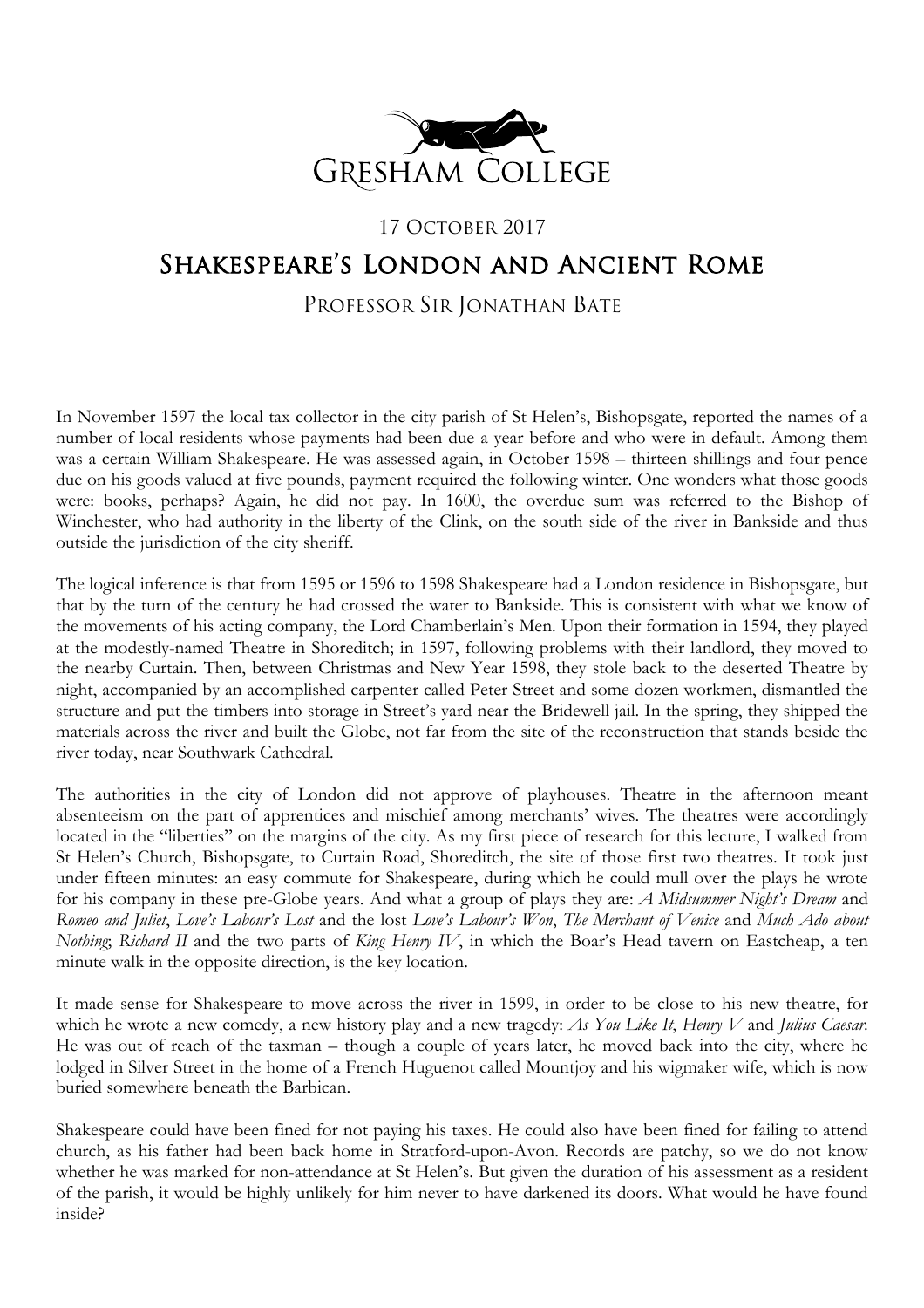

St Helen's survived the Great Fire and the Blitz, though it was badly damaged by IRA bombs in the early 1990s. The first thing one notices going into it today is a distinctive double nave. That is because it was built as a twofor-the-price-of-one place of worship. There was a wall down the middle. One side was for the lay people of the parish. The other was for nuns. This part of Bishopsgate was originally occupied by a Benedictine priory. Following the dissolution of the monasteries, the refectory became the livery hall of the Leathersellers and the curtain wall between the two naves was removed, giving the whole of the church over to the parish. The rest of the priory fell to ruin. Here in the city, as well as in the country, Shakespeare's England was a place where you could go – as a Goth soldier somewhat incongruously does in *Titus Andronicus* – to 'gaze upon a ruinous monastery' (5. 1. 21) and where a metaphor for the ravages of time and the decay of all things could be found in 'Bare ruined choirs, where late the sweet birds sang' (Sonnet 73).

A place, that is, where reminders of the old faith were ever present. In *Hamlet*, the ghost of the father speaks of residence in Purgatory, a Roman Catholic idea abolished in Protestant thought, while the son goes to university at Wittenberg, *alma mater* of Martin Luther, architect of the Reformation. In *Measure for Measure*, a Puritan called Angelo is pitted against a novice nun called Isabella. One element in the authorial background of that play is the fact that Shakespeare had an aunt called Isabella who was the prioress of a Benedictine nunnery at Wroxall in Warwickshire, just thirteen miles from Stratford. Another might be Shakespeare's imagination setting to work as he sat or knelt, probably bored, one Sunday in St Helen's church during his years of residence in the parish: as he thought of the old curtain wall, the embodiment of the boundary between an enclosed priory and a bustling city of commerce, legal dispute and sexual intrigue, the seed might have been sown for a dark comedy in which a pimp visits a nunnery in the heart of a steamy city.

But that is speculation. What we can say for sure is that there were a number of monuments in the church. Among them, just above an imposing altar tomb in the nave of what was originally the nun's half of the church, there was a memorial to William Bond, died 1576, flanked by Corinthian columns and bearing an inscription, split across the two sides of the mural and laid out as verse:

> Flos mercatorum, quos terra Britanna creavit, Ecce sub hoc tumulo Guliemus Bondus humatur. Ille mari multum passus per saxa per undas Ditavit patrias peregrinis mercibus oras. Magnanimum Græci mirantur Iasona vates Aurea de gelido retulit quia vellera Phasi. / Græcia doctu tace, graii concedite vates. Hic jacet argolico mercator Iasone Major Vellera multa tulit magis aurea vellere Phruxi Et freta multa scidit magis ardua Phasidos undis. Hei mihi quod nullo mors est superabilis auro Flos mercatorum Gulielmus Bondus humatur.

To take the key points from this: Bond, buried here, is the "flower" of merchants. Born of Britannia, he has sailed the seas, braving great dangers, in order to enrich his native land with foreign merchandise. As ancient poets have praised Jason for winning the winning the Golden Fleece from the king of Colchis, so Bond must be praised because he is a new Argonaut, a greater Jason, who was won many fleeces, vast quantities of gold. Death cannot overcome the honoured memory of this flower of merchants. Bond was an alderman and sheriff of the city who, as the monument makes clear, accumulated great wealth as a "merchant adventurer". He was, incidentally, the brother of Sir George Bond, who became Lord Mayor in the Armada year, which happens to be the first year when William Shakespeare is recorded in London, acting for his family in a legal case.

I am intrigued by the thought of Shakespeare reading this inscription on Bond's monument. Or, if not Shakespeare himself, then certain members of the theatre audience at the Curtain doing so – or indeed readers of the scripts of Shakespeare's plays that were available from the booksellers a fifteen minute walk away in St Paul's churchyard. For two reasons: first, the obvious fact that it is in Latin. The monument itself shows Bond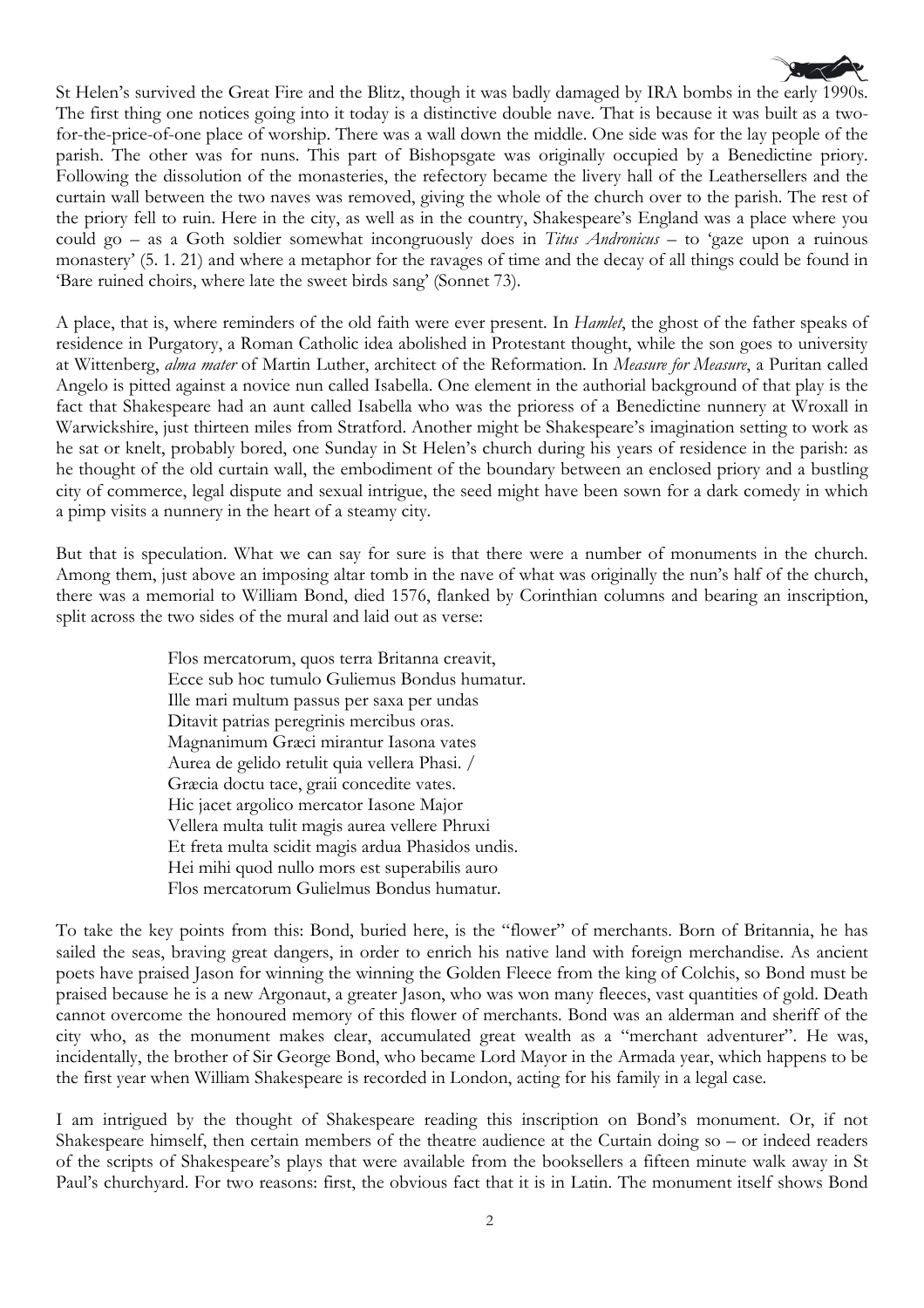

and his wife and their six sons and one daughter kneeling, at prayer, to reveal their piety and the sure hope of his eternal salvation. But the flanking Corinthian pillars and the language of the inscription are reminders to the viewer that, even (or maybe *especially*) though church and state had broken from the Roman church, the culture of Elizabethan England measured itself by – forged itself in the image of – ancient Rome. Latin was the language of the grammar school: anyone with even a rudimentary education would have been able to read the inscription.

The second matter of interest is the comparison used to praise William Bond and assert his fame. He is described as another Jason and his merchant sailors are seen as new Argonauts. The comparison is a perfect example of a way of thinking that was utterly characteristic of the age of Shakespeare: understanding and judgment in the present are shaped and bolstered by measurement against the classical past, evocation of the exemplars of ancient Greece and Rome.

We may date *The Merchant of Venice* with a degree of certainty. In a book published in 1598 that reveals close knowledge of Shakespeare's plays on stage, a clergyman named Francis Meres listed it among his comedies. In July that year it was registered for publication. A reference to a ship called the Andrew suggests a date of late 1596 or early 1597, because that was the time when a Spanish vessel called the St Andrew was much in the news, having been captured during the assault on Cadiz. Shakespeare's merchant adventurer play, then, was written whilst he was resident in the parish of St Helen's.

Bassanio, in the opening scene:

In Belmont is a lady richly left, And she is fair and, fairer than that word, Of wondrous virtues … Nor is the wide world ignorant of her worth, For the four winds blow in from every coast Renownèd suitors, and her sunny locks Hang on her temples like a golden fleece, Which makes her seat of Belmont Colchos' strand, And many Jasons come in quest of her. (1. 1. 163-74)

And his fellow-adventurer Gratiano, after Bassanio achieves the rich prize of Portia's fortune:

How doth that royal merchant, good Antonio? I know he will be glad of our success, We are the Jasons, we have won the fleece.  $(3. 2. 243-5)$ 

I am not trying to suggest that Shakespeare made the comparison between Bassanio and Jason as a result of reading the words on the monument in the church comparing Bond to Jason (though it is a nice coincidence that the word "bond" is at the very heart of the play – 39 of the 73 Shakespearean occurrences of the word are in *The Merchant*, mostly in the context of the bond between Antonio and Shylock over a loan and a pound of flesh). My point is rather that Shakespeare the dramatist and the anonymous author of the inscription on Bond's funeral monument share a frame of mind in which they reach instinctively for the example of Jason as they extol the exploits of a modern merchant adventurer. During the 1560s, while Bond was making his fortune by land and sea, Arthur Golding was at work on the English translation of Ovid's *Metamorphoses* that would be read by Shakespeare and in which the story of Jason and the Argonauts was transmitted to an Elizabethan readership. In his prefatory epistle, Golding explained that

> The good successe of Jason in the land of Colchos, and The dooings of Medea since, do give to understand That nothing is so hard but peyne and travail doo it win, For fortune ever favoreth such as boldly doo begin.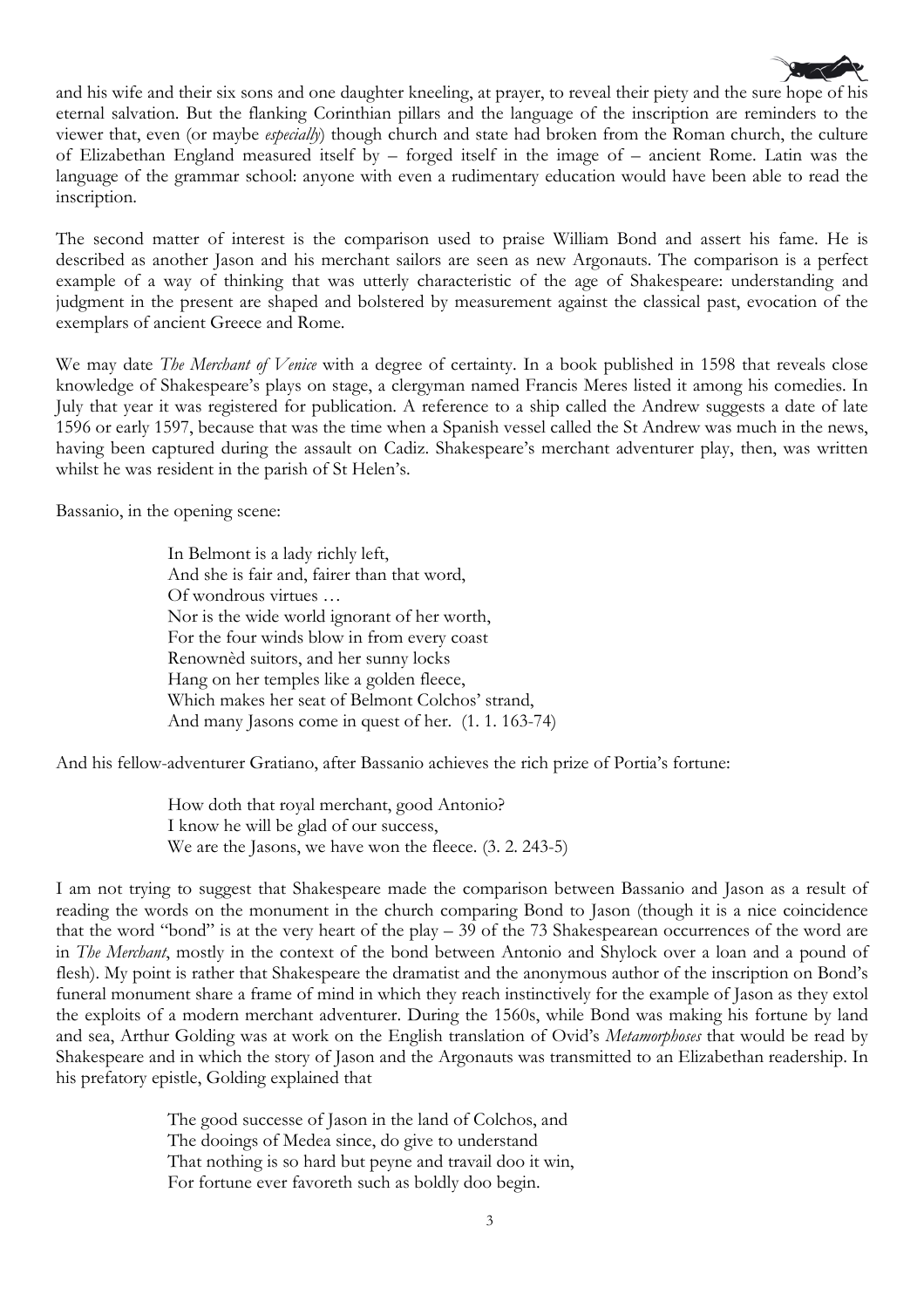

"Travail" is a pun on "hard work" and "travel". As far as the writer of the encomium to Bond was concerned, his arduous labours by land and sea, like those of Jason, proved the adage that fortune favours the brave. The message of Shakespeare's play is rather more complicated, as is hinted by the presence there of the name of Medea as well as Jason, but that is something we will come to later.

*The Merchant of Venice*, with its trading argosies at sea, its commercial bonds and legal disputes at home, is very much a play of the modern city. As often in the drama of the period, an Italian setting is used as a kind of body double for an English one. The powerful men of the city of London were suspicious enough of the world of theatre without adding to their hostility by coming too close to home. The contentious matter of usury, lending money at interest, was best displaced to Venice and the Jew. But the displacement invites reflection upon the parallels. When the dispute with Shylock over the bond is referred to the courts, Antonio says

> The duke cannot deny the course of law, For the commodity that strangers have With us in Venice, if it be denied, Will much impeach the justice of his state, Since that the trade and profit of the city Consisteth of all nations. (3. 3. 29-34)

A London audience hearing these lines spoken at the Curtain in 1597 or 1598 would have thought of their own city: the "trade and profit" of London, in the first age of globalization, depended on "strangers" (traders from abroad, but also resident aliens) having full confidence in the legal system, particularly when it came to the enforcement of contracts. For Shakespeare's original audience, there was a clear sense in which the conduct of business on the Rialto mirrored that in the Royal Exchange in London. So it is to say the least suggestive that Shakespeare hatched the play when he lived in Bishopsgate: for in St Helen's church he would also have seen the tomb of the most famous Merchant of London, Sir Thomas Gresham. It is indeed the altar tomb just below the monument to William Bond. Furthermore, one of the principal landmarks of the parish was Gresham's mansion.

We will come in a moment to what was going on there while Shakespeare was writing and premiering *The Merchant of Venice*, but first let us walk five hundred yards down the road to the building that was opened by Queen Elizabeth I in January 1571, on a site provided by the City of London Corporation and the Worshipful Company of Mercers. At the suggestion of his factor, Gresham had the vision of a commercial centre for the city. Having made his money as a businessman in the Low Countries, he had a model to hand: the design of the Royal Exchange was based on that of the *bourse* in Antwerp, the city that had been Europe's greatest trading centre throughout the first half of the sixteenth century. So it is that in Thomas Heywood's play *If You Know Not Me, You Know Nobody*, which combines the story of the building of the Exchange with the defeat of the Spanish Armada, a Lord is imagined standing in front of the new building, saying that he has never seen a "goodlier frame" in all his life:

> yet I have been in Venice, In the Rialto there called St Mark's: 'Tis but a bauble if compared to this. The nearest that which most resembles this, Is the great Burse in Anwerp, yet not comparable Either in height or wideness, the fair cellarage, Or goodly shops above: O my Lord Mayor, This Gresham hath much graced your city London, His fame will long out-live him.

As indeed it has.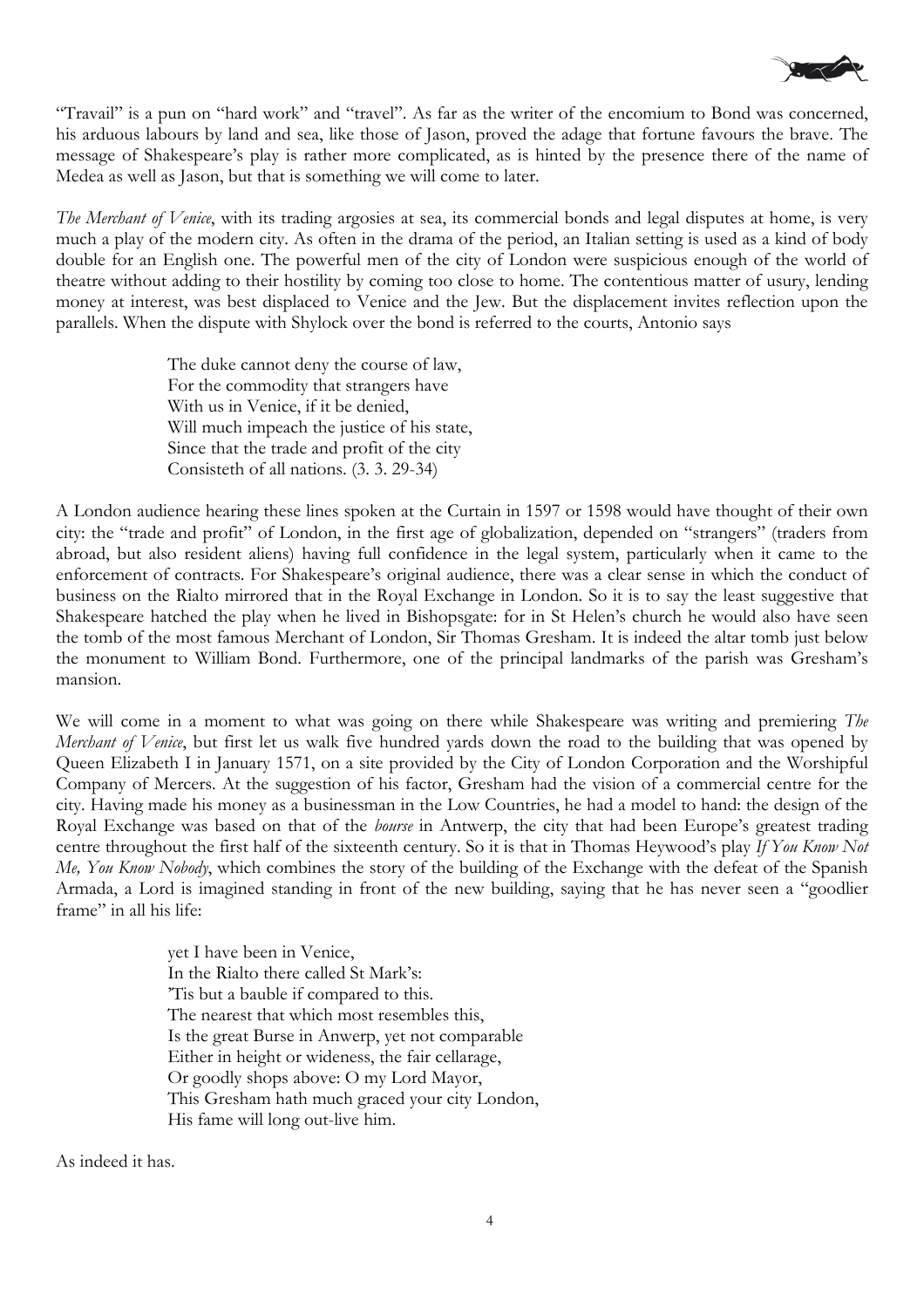

But now look at an engraving of the Bourse that was Gresham's model: it bears a tabular inscription headed with the initials "S. P. Q. A." That is to say, Senatus Populusque Antwerpum. Rome was the centre of the ancient world. Thus Antwerp proclaims itself the centre of the modern world. For a time, the boast was justified: the historian Fernand Braudel argues that by the mid-sixteenth century Antwerp had become not merely the richest city in Europe but "the centre of the *entire* international economy". In this, it was the true successor to Venice. But, as Venice had begun its long slow decline, so Antwerp's moment passed: the religious wars in the Low Countries broke out in the 1560s and in 1576 the city was sacked in a fit of Spanish Fury. Gresham's timing was impeccable: if Venice was Antwerp's predecessor, London was its successor. As the *bourse*  had taken over from the Rialto, now the Royal Exchange took over from the *bourse* as the engine room of the world economy.

Each great trading city in early modern Europe thus sought to outdo the others in claiming to be the modern descendant of ancient Rome. So it was that the Temple of Janus built for the 1604 coronation procession of King James was emblazoned with the initials "S. P. Q. L." – Senatus Populusque Londinium." Shakespeare lived in a neo-Roman world. He was drilled in that idea from an early age. His own plays were part of a national project to invent a new cultural heritage on the model of ancient Rome, not least as a form of resistance to the Catholic authority of modern Rome.

Look around Shakespeare's London. His culture – visually, verbally, and in its customs – was as steeped in the examples of antiquity as it was in the habits of Christianity. Yes, the skyline of the famous Visscher panorama of London is dominated by the tower of old St Paul's and dozens of church spires, but the engraving's inscriptions are in Latin – the title is "Londinum Florentissima Britanniae Urbs Toto Orbe Celeberrimum Emporiumque", while "Thamesis Fluvius" flows through the middle – and the theatres in the foreground are of a form that, as the tourist Johannes de Witt put it when sketching the Swan, "seems to bear the appearance of a Roman work". Indeed, in labeling the parts of the theatre for the benefit of a friend back home in the Netherlands, de Witt used Roman terms: *proscoenium* for the stage, *mimorum aedes* for the tiring-house, *ingressus* for the entrance, *planities*  or *arena* for the yard or pit. Elsewhere in his *Observationes Londiniensis*, which only survives in fragmentary form, de Witt noted that London had four theatres, which he called *amphiteatra*, a classical term that he probably derived from Justus Lipsius' treatise *De Amphiteatro* (1584), which attempted to reconstruct the Colosseum in Rome.

If we follow another European tourist around London in 1599, the year when Shakespeare moved from Bishopsgate to Southwark, we find allusions to ancient Rome everywhere. The man in question is Philip Hentzner, a tutor accompanying a minor German aristocrat on his grand tour. London, writes Hentzner in his notebook,

the head and metropolis of England: called by Tacitus, Londinium; by Ptolemy, Logidinium; by Ammianus Marcellinus, Lundinium; by foreigners, Londra, and Londres; it is the seat of the British Empire, and the chamber of the English kings … and was originally founded, as all historians agree, by Brutus, who, coming from Greece into Italy, thence into Africa, next into France, and last into Britain, chose this situation for the convenience of the river, calling it Troia Nova, which name was afterwards corrupted into Trinovant. But when Lud, the brother of Cassibilan, or Cassivelan, who warred against Julius Caesar, as he himself mentions (lib. v. *de Bell. Gall.),* came to the crown, he encompassed it with very strong walls, and towers very artfully constructed, and from his own name called it … Lud's City. This name was corrupted … again in time, by change of language, into Londres.

I will return in a later lecture to the idea that Britain was founded by Brutus, legendary descendant of Aeneas, and to the war between the Romans who came to Britain in the generation after Julius Caesar and Cassibilan's nephew Cunobelan, otherwise known as Cymbeline. But for now, the point to note is that Hentzner is buying into the myth that, like ancient Rome, modern London saw itself as a new Troy.

King Lud was buried in Ludgate, which Hentzner observes as the oldest entrance into the city. "Though others", he notes, imagine rather that the gate was originally "named Fludgate, from a stream over which it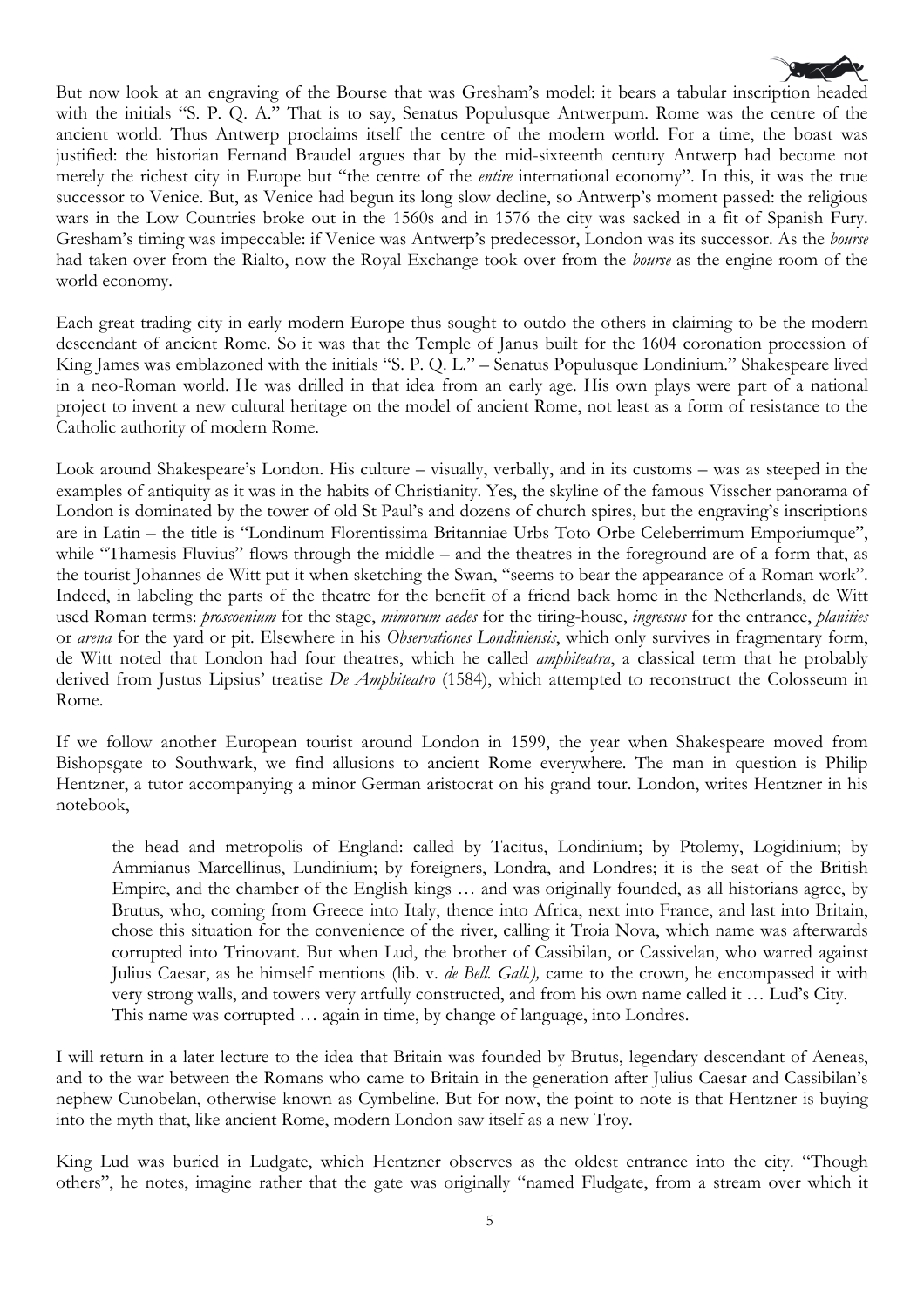

Again, when Hentzner's tour takes him to the Tower of London, we learn that the "very ancient and very strong" White Tower, enclosed with four others, "in the opinion of some, was built by Julius Caesar". The Tower that we see (correctly) as a symbol of the Norman conquest, the Elizabethans (fancifully) construed as a vestige of the Romans in Britain. Thus Shakespeare, towards the end of *Richard II*, with the deposed king about to enter under guard, using the Tower to tell his audience that the scene to be imagined is a London street:

> **QUEEN** This way the king will come. This is the way To Julius Caesar's ill-erected tower, To whose flint bosom my condemnèd lord Is doomed a prisoner. (5. 1. 1-4)

"Flint" economically plays on the materiality of the White Tower and the harshness of the prison conditions within.

Richard II is not the only Shakespearean royal to be taken to the Tower. Here is one of the boy Princes on the way to his fate in *Richard III*:

> **PRINCE EDWARD** I do not like the Tower, of any place.— Did Julius Caesar build that place, my lord? **BUCKINGHAM** He did, my gracious lord, begin that place, Which, since, succeeding ages have re-edified. **PRINCE EDWARD** Is it upon record? Or else reported Successively from age to age, he built it? **BUCKINGHAM** Upon record, my gracious lord. (3. 1. 68-74)

It is a shame that the Prince is about to be slaughtered. He is clearly a clever schoolboy, a budding historian eager to question his sources and warn against the unreliability of oral tradition, otherwise known as legend. Here, Shakespeare is gently poking fun at the "Romans in Britain" tradition, as he will do more sustainedly in *Cymbeline* near the end of his career.

\* \* \*

Ancient Rome, then, was everywhere in Shakespeare's London. And the stories of ancient Greece and Rome were everywhere in Shakespeare. These connections will be my theme in my first year of Gresham lectures.

When we speak of Shakespeare and Rome, we usually think of the four plays that the Royal Shakespeare Company is staging round the corner at the Barbican in its current season: the early bloodfest of *Titus Andronicus* and the three mature tragedies of *Julius Caesar*, *Antony and Cleopatra* and *Coriolanus*. It is easy to forget that no fewer than thirteen of his forty or so works are set in the world of ancient Greece or Rome. That constitutes one-third of his corpus, a body of work ranging from erotic and narrative poetry to tragedy to comedy to ancient history to satire to romance, covering a timespan from the Trojan war to fifth-century Athens to the early years of Rome to the assassination of Julius Caesar to the Roman empire, with excursions into mythological narrative, Hellenistic seafaring romance and more.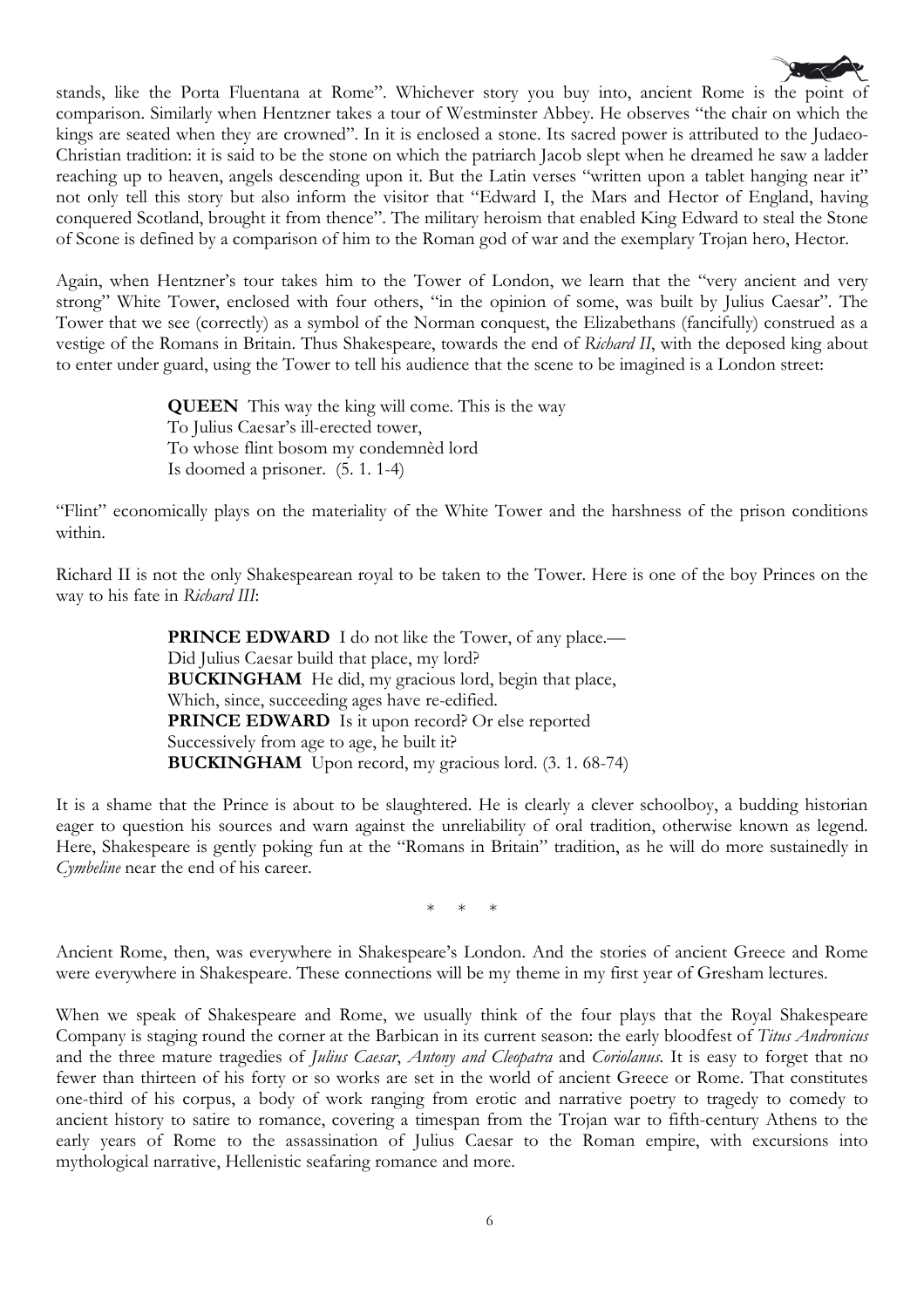

*The Comedy of Errors* is a free adaptation of the *Menaechmi* of Plautus, with embellishments from the same author's *Amphytrion*. *Titus Andronicus* is a tragedy in the style of Seneca that brings onto stage the *Metamorphoses* of Ovid. *Venus and Adonis* is also developed from the *Metamorphoses*, while *The Rape of Lucrece* is derived from a fusion of Livy's *History of Rome* with Ovid's *Fasti*. *A Midsummer Night's Dream* is set in the mythical Greece of Theseus and Hippolyta whilst incorporating a dramatization of Ovid's Pyramus and Thisbe story. The three tragedies traditionally grouped together as "The Roman Plays" – *Julius Caesar*, *Antony and Cleopatra* and *Coriolanus* – are all based closely on Plutarch's *Lives of the Noble Grecians and Romans* in the English translation of Thomas North. *Troilus and Cressida* draws on both classical and medieval narrations of the matter of Troy. *Timon of Athens* brings Plutarch's life of Alcibiades together with a satirical dialogue by Lucian. *Pericles* is in a tradition that dates back to third century Greek romance. The world of *Cymbeline* holds chronicle histories concerning the Roman occupation of Britain together with the appearance of Jupiter as a *deus ex machina*; its style of narrative is, like that of *Pericles*, shaped by Hellenistic romance (in particular the *Aethiopian Tale* of Heliodorus).

Among Shakespeare's characters are not only such famous figures from the classical tradition as Venus and Hymen, Theseus and Hippolyta, Achilles and Hector, Lucrece and Alcibiades, Caesar and Cleopatra, but also Soothsayers, Goths sacking Rome, and (by report) the Delphic oracle of Apollo. Furthermore, all his works, wherever and whenever set, include frequent allusions to the mythology, literature, history and culture of ancient Greece and Rome. And his favourite books were either classical works or contemporary ones influenced by the classics.

Where did all of this begin? Patterns of thought are learned at school. It was Stratford-upon-Avon grammar school that formed the mind of young William – to whom he surely nods in the scene in *The Merry Wives of Windsor* (his most English play) where a Welsh schoolmaster (he apparently had one himself) gives a Latin lesson to a bright but cheeky schoolboy called William.

Sir Hugh Evans's hig, hag and hog are a comic a reminder of the tedium of Elizabethan early years education, which was all accidence and syntax. But once one had grasped the essentials of Lily's Latin grammar, there were rewards in store.

Play acting, for one thing. The dramatization of scenes from classical myth and history was a common schoolroom task of a kind evoked in the memory of Julia disguised as the boy Sebastian in *The Two Gentlemen of Verona*:

> For I did play a lamentable part: Madam, 'twas Ariadne, passioning For Theseus' perjury and unjust flight, Which I so lively acted with my tears That my poor mistress, movèd therewithal, Wept bitterly; and would I might be dead If I in thought felt not her very sorrow. (4. 4. 150-56)

Emotional education – the art of "passioning" – is taught by way of a dramatization of one of the stories in Ovid's *Heroides*. The rhetorical art of persuading listeners to change their minds here becomes a dramatic art of moving an audience to tears – in anticipation of the player's speech to Hamlet.

And exemplary stories, for another: in *Titus Andronicus*, a schoolboy's book is the device whereby the silenced and mutilated Lavinia reveals her own history:

> Soft, so busily she turns the leaves! What would she find? Lavinia, shall I read? This is the tragic tale of Philomel, And treats of Tereus' treason and his rape – And rape, I fear, was root of thine annoy. (4. 1. 47-51)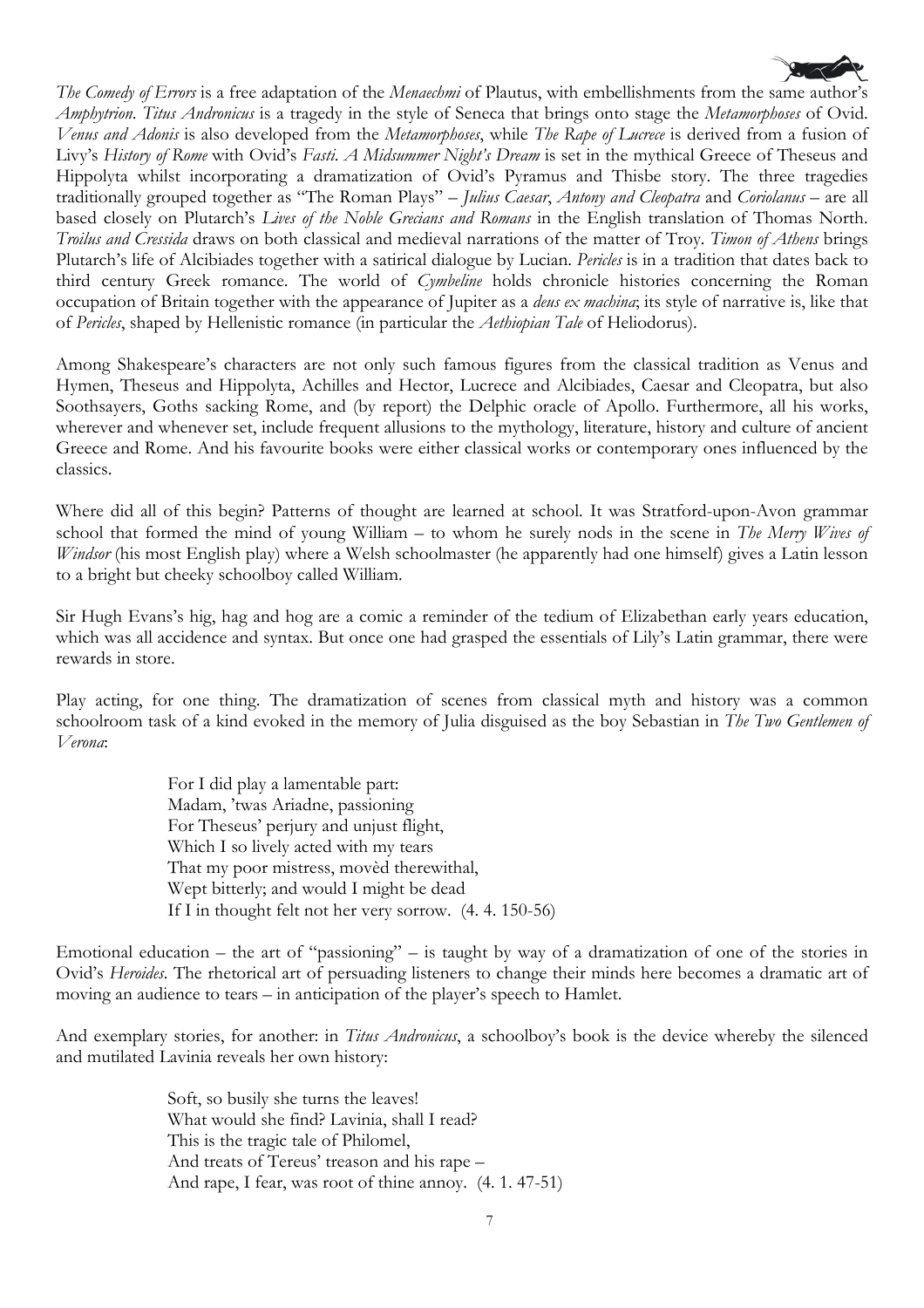

Storytelling was Shakespeare's method of making sense of the world and no stories caught his imagination more fully than those of classical antiquity. "What books readeth your master unto you?" asks the interlocutor's voice in a language textbook printed in 1591 by Shakespeare's schoolfellow Richard Field: "he readeth Terence, Virgil, Horace, Tully's *Offices*." Shakespeare's encounters with these authors in grammar school laid the foundations of his art: Terence introduced him to comedy, Virgil to the heroic idiom, Horace to lyrical, occasional and satirical poetry, and Tully (Cicero) to thoughtful reflection upon ethics, politics and public duty.

But it wasn't only the stories, the character types and the literary genres. Most fundamentally, it was at the grammar school that Shakespeare learnt the art of rhetoric – the persuasive use of words, the elaboration of linguistic figures, the ability to argue both sides of a case. This art of rhetoric provided him with the building blocks of his literary achievement. That was his technique, his mode of writing. And it brings us back to the parish of St Helen's, Bishopsgate, during Shakespeare's residence there in the late 1590s.

Why are we here today? Because Sir Thomas Gresham specified in his will that his house in Bishopsgate should be turned into a College, where a Professor of Rhetoric should enlighten the citizens of London upon that subject:

The solemn rhetoric lecture is to be read twice every week in the term time upon Saturday; whereof the first must be in Latin from eight of the clock until nine of the clock in the forenoon of the same day and the later to be in English, from two of the clock in the afternoon until three of the clock of the same day.

In Latin for the university educated and the international visitors – London was becoming a place of intellectual as well as commercial exchange – and in English for those who had not had the benefit of an Oxford or Cambridge education. Perhaps even for such people as the country grammar school boy who was making a splash in the theatre world despite being mocked by the Oxbridge writers as an "upstart crow".

Of course it is a fancy to imagine Shakespeare taking a break from the rehearsal of *The Merchant of Venice* or the writing of *Hamlet* and popping over the road to listen to Richard Ball delivering the inaugural Gresham Lecture on Rhetoric during Michaelmas Term 1598. But people who attend public lectures are often the kind of people who also attend plays, so it is by no means fanciful to suppose that some of Shakespeare's original city of London audience would have been at some of those early lectures on rhetoric. The texts do not survive, so we can only guess at the content. But as good a guess as any would be to imagine that the inaugural lecture began along lines similar to these:

#### *What is Rhetorique?*

*Rhetorique* is an Arte to set foorth by utteraunce of words, matter at large, or (as *Cicero* doth say) it is a learned, or rather an artificiall declaration of the mynd, in the handling of any cause, called in contention, that may through reason largely be discussed.

#### ¶ *The matter whereupon an Oratour must speake.*

An Orator must be able to speake fully of al those questions, which by lawe & mans ordinance are enacted, and appointed for the use and profite of man, such as are thought apt for the tongue to set forwarde …

### ¶ *Of questions.*

Every question or demaund in things, is of two sortes. Either it is an infinite question, & without end, or els it is definite, and comprehended within some ende.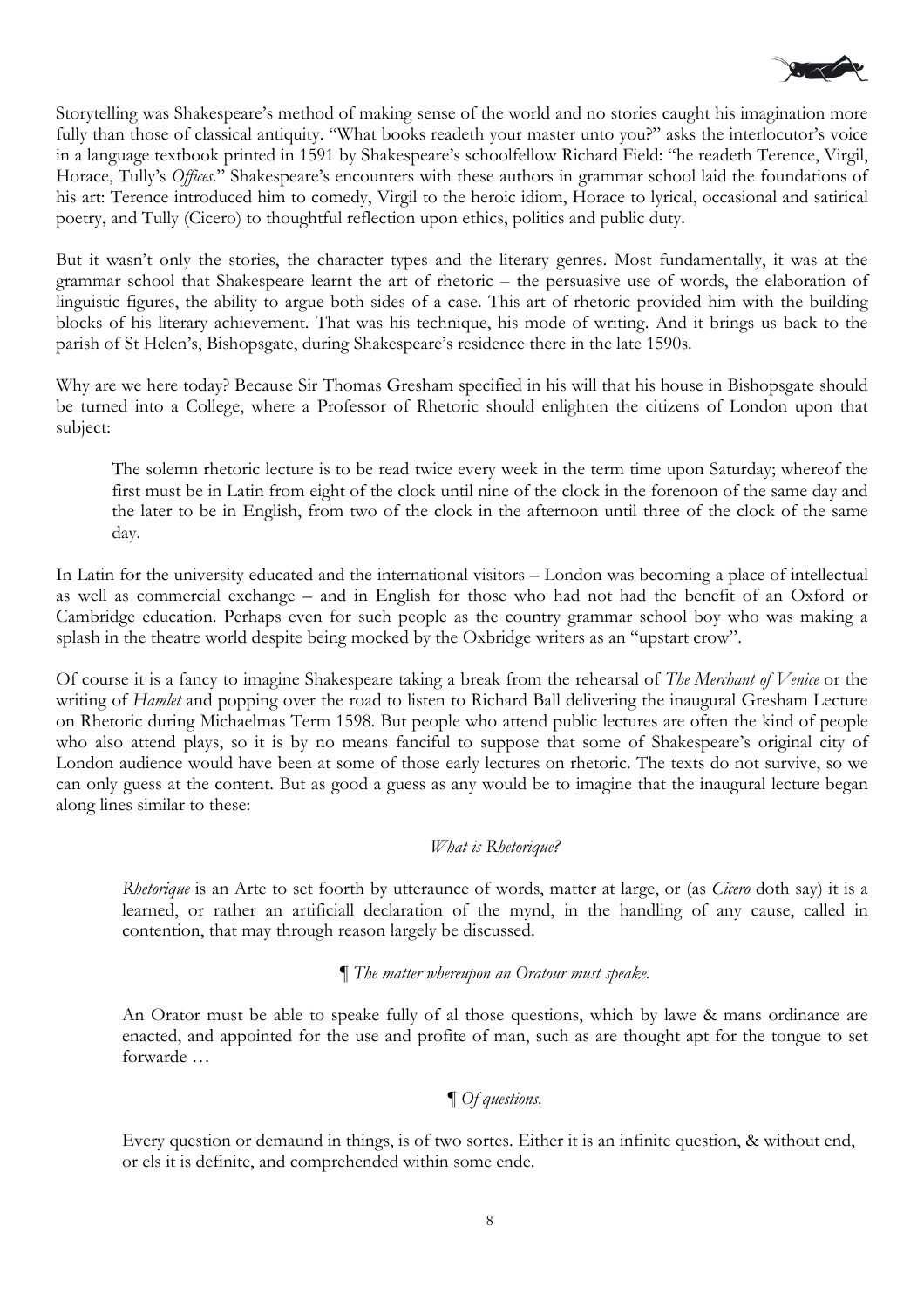

Those questions are called infinite, which generally are propounded, without the comprehension of tyme, place, and persone, or any such like: that is to say, when no certaine thing is named, but onely words are generally spoken. As thus, whether it be best to marrie, or to live single. Which is better, a courtiers life, or a Scholers life.

Those questions are called definite, which set forth a matter, with the appointment and naming of place, time, and person. As thus. Whether now it be best here in Englande, for a Priest to Marrie, or to live single. Whether it were meete for the [queen's] Majestie that nowe is, to marrie with a stranger, or to marrie with one of [her] owne Subiects. Now the definite question (as the which concerneth some one person) is most agreeing to the purpose of an Orator, considering particuler matters in the law, are ever debated betwixt certaine persons, the one affirming for his parte, and the other denying as fast againe for his parte.

That is actually the opening of Thomas Wilson's *The Art of Rhetoric* (1560), the first vernacular treatise on a subject that had a history going back via Erasmus and Vives in the early sixteenth century humanist educational revolution, through Quintilian and Cicero in ancient Rome, to Aristotle and ultimately the Sophists of ancient Athens. The famous Sophist Gorgias said that a successful rhetorician could speak convincingly on any topic, regardless of his experience in that field. If you are a good enough orator, you can argue that Helen of Troy was not to blame for the start of the Trojan war. That was the kind of irresponsible line of argument of which Plato thoroughly disapproved. His strictures upon rhetoric led in turn to Aristotle's defence and codification of the art of rhetoric. And so the story continued through the centuries.

What is rhetoric? "The declaration of the mind" in persuasive, well-organized and memorable words. What is the appropriate subject-matter for rhetoric? Any question that is of "use and profit" for humankind. What kind of questions? Ultimately unanswerable (or "infinite") ones, such as the relative merits of the active and the contemplative life, of marriage or the single life. Certainly, too, such unanswerables as Hamlet's "To be or not to be, that is the question" – or, as William James rephrased the question, "Is life worth living?" But also answerable (or "finite") ones, such as the religious question of priestly celibacy and the political one of royal marriages. And especially legal questions. Lawyers – who resided in the Inns of Court and of Chancery, and many of whom attended the theatres, or commissioned special performances from Shakespeare's acting company, and no doubt sat in on Gresham lectures – were trained in the art of rhetoric because it taught them the art of debate, "the one affirming for his parte, and the other denying as fast againe for his parte", which gave them the skill to argue on behalf of either a plaintiff or a defendant.

Once one sees rhetoric in these terms, it becomes clear that it is Shakespeare's essential tool. His plays explore all the big questions, such as the pros and cons of marriage, the rights and wrongs of monarchical behaviour, the case for and against revenge, the weighing of justice and mercy, the relationship between public and privates selves. His characters are orators, each using language to affirm for his part as another denies as fast again for her part. Shakespeare's rhetoric runs the gamut from the razor-sharp banter of Beatrice and Benedick in *Much Ado about Nothing* to the formal orations of Brutus and Mark Antony in *Julius Caesar* to Hamlet's restless asking of the "infinite", the unanswerable, questions.

The inaugural Gresham lecture on rhetoric of 1598 in all probability referred at some point to Aristotle's influential anatomy of rhetoric into three kinds: forensic (essentially legal), epideictic (the language of praise, especially useful for public ceremonies), and deliberative. For Aristotle and Cicero, deliberative rhetoric took place in the political arena: its purpose was to offer counsel about appropriate actions in pursuit of the public good. Deliberation relied especially on a technique whereby an argument was made using examples from the past to predict future outcomes in order to illustrate that a given policy or action would be either harmful or beneficial in the future. Broadly speaking, it was an art of *comparison* or *example*: "The comparison should be with famous men; that will strengthen your case; it is a noble thing to surpass men who are themselves great … 'Examples' are most suitable to deliberative speeches; for we judge of future events by divination from past events."